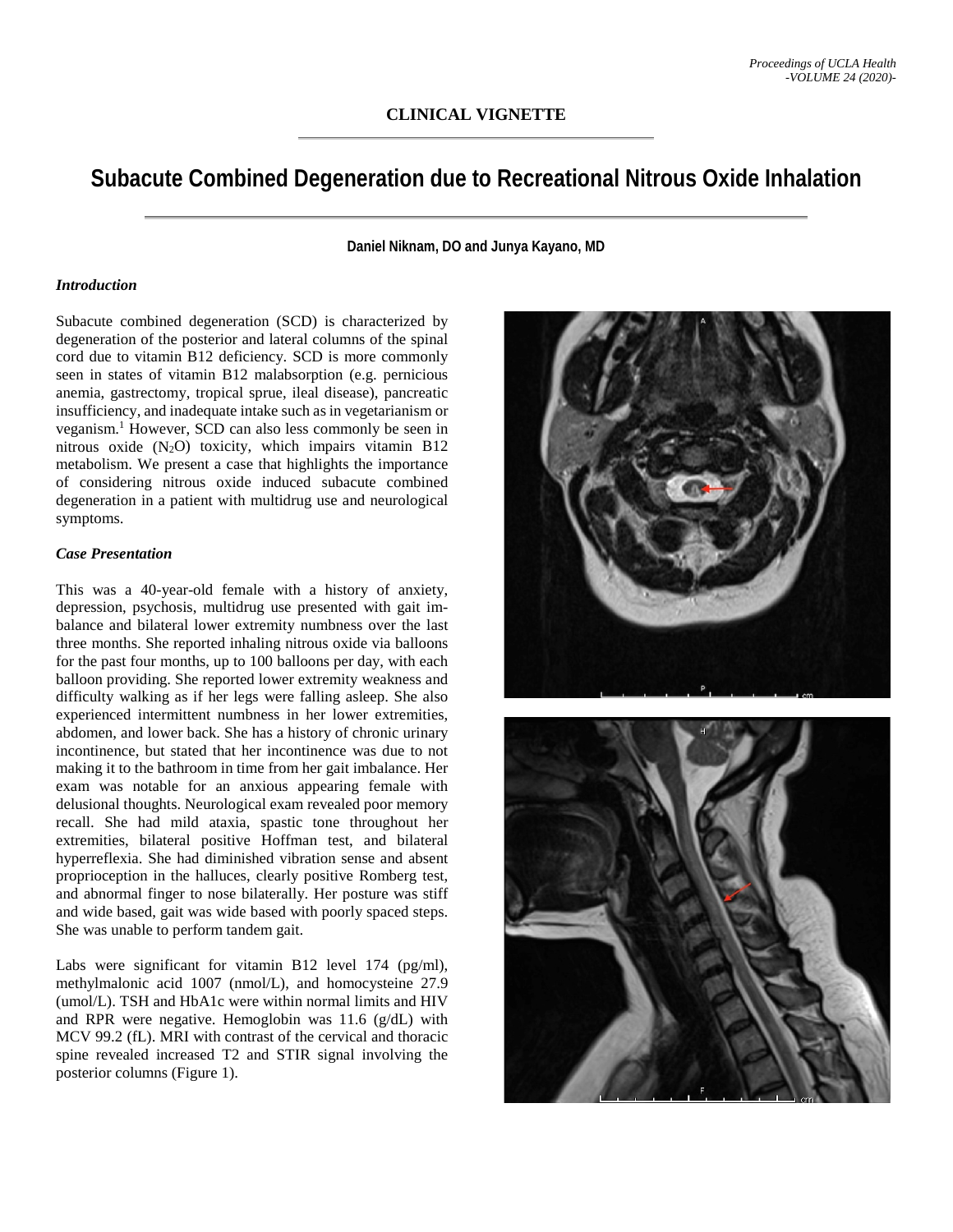Neurology was consulted and determined that her clinical presentation was consistent with subacute combined degeneration due to vitamin B12 deficiency from N2O inhalation. Cessation of N2O inhalation was advised, and she was started on vitamin B12 1000mcg IV daily while hospitalized with modest improvement in symptoms. She was discharged on vitamin B12 1000mcg IM daily for 1 week, then 1000mcg IM weekly for 4 weeks, then 1000mcg PO daily thereafter. She was scheduled for outpatient neurology follow up for monitoring.

### *Discussion*

We present a case of a patient with heavy  $N_2O$  use with signs of severe myelopathy, ataxia, impaired proprioception, and mental status changes. These findings, taken together with a low vitamin B12 level and MRI imaging findings demonstrating demyelination of the posterior spinal column, indicated a diagnosis of SCD.

 $N_2O$  exerts it's myelotoxicity by oxidizing the cobalt ion of vitamin B12, rendering it inactive. This results in inhibition of B12 as a cofactor of methionine synthase in the production of methionine and tetrahydrofolate, which are required for myelin sheath protein and DNA synthesis, respectively.<sup>2</sup> The resultant demyelination of the nervous system involves the spinal cord, particularly the posterior and lateral columns. Thus,  $N_2O$ inactivation of vitamin B12 leads to subacute combined degeneration. Patients commonly present with subacute paraparesis and impaired proprioception and sensation. In addition to these common symptoms, our patient also had delusional thoughts and poor memory recall which can also be attributed to B12 deficiency. However, this association proved difficult to establish given her underlying history of psychosis in the setting of methamphetamine use. Regular outpatient follow-up with complete neurologic and mental status examinations will be necessary to determine if these symptoms resolve with B12 supplementation.

The diagnosis of SCD should be confirmed with low vitamin B12 levels and MRI findings. It appears that the myelotoxic changes are more often seen in the posterior rather than in the lateral columns.<sup>3</sup> Additionally, patients may not always present with low vitamin B12 levels, and in these cases high methylmalonic acid levels can be used to support the diagnosis.4 Cessation of  $N_2O$  inhalation and high dose vitamin B12 replacement are the mainstays of treatment. There are mixed reports of the efficacy of therapy, but recovery is usually slow and incomplete and is dependent on the degree of initial damage to the spinal cord.<sup>5</sup> It will be interesting to see the degree of recovery in our patient at her follow up appointment.

### *Conclusion*

Nitrous oxide is commonly used as an anesthetic agent ("laughing gas") and there have been reports of iatrogenic SCD from  $N_2O$  anesthesia, especially in those with baseline low to low-normal B12 levels.<sup>6</sup> N<sub>2</sub>O is also used in the automotive racing industry, and as an aerosol propellant such as in whipped

creams. However, more recently it has been estimated that approximately  $800,000$  adults abuse inhalants every year<sup>7</sup> and there has been an increased prevalence of  $N_2O$  use as a recreational inhalant drug especially in the dance and festival scenes.<sup>8</sup> Given the increased prevalence of  $N_2O$  use, it is even more important for clinicians to recognize  $N_2O$  use as an uncommon cause of SCD. Nitrous oxide is readily available to the public in the form of "whippits", which are aerosol chargers used in canisters of whipped cream. The nitrous oxide is discharged into a balloon and then inhaled, as was the case in our patient. Providers should have sufficient clinical knowledge of toxidromes associated with recreational drug use and understand the physiologic consequences of these drugs in order to effectively manage these patients.

Recreational use of nitrous oxide inhalation is an increasing cause of subacute combined degeneration that should be recognized by all providers. By understanding the physiologic manifestations associated with nitrous oxide toxicity, providers can be prepared to recognize, manage, and counsel their patients on the harms of nitrous oxide use.

## **REFERENCES**

- 1. **Reynolds E**. Vitamin B12, folic acid, and the nervous system. *Lancet Neurol*. 2006 Nov;5(11):949-60. doi: 10.1016/S1474-4422(06)70598-1. PMID: 17052662.
- 2. **Shulman RM, Geraghty TJ, Tadros M**. A case of unusual substance abuse causing myeloneuropathy. *Spinal Cord*. 2007 Apr;45(4):314-7. doi: 10.1038/sj.sc.3101962. Epub 2006 Aug 8. PMID: 16896338.
- 3. **Ilniczky S, Jelencsik I, Kenéz J, Szirmai I**. MR findings in subacute combined degeneration of the spinal cord caused by nitrous oxide anaesthesia--two cases. *Eur J Neurol*. 2002 Jan;9(1):101-4. doi: 10.1046/j.1468- 1331.2002.00336.x. PMID: 11784385.
- 4. **Stockton L, Simonsen C, Seago S**. Nitrous oxide-induced vitamin B12 deficiency. *Proc (Bayl Univ Med Cent).* 2017 Apr;30(2):171-172. doi: 10.1080/08998280.2017. 11929571. PMID: 28405070; PMCID: PMC5349816.
- 5. **Vasconcelos OM, Poehm EH, McCarter RJ, Campbell WW, Quezado ZM**. Potential outcome factors in subacute combined degeneration: review of observational studies. *J Gen Intern Med.* 2006 Oct;21(10):1063-8. doi: 10.1111/j.1525-1497.2006.00525.x. PMID: 16970556; PMCID: PMC1831618.
- 6. **Renard D, Dutray A, Remy A, Castelnovo G, Labauge P**. Subacute combined degeneration of the spinal cord caused by nitrous oxide anaesthesia. *Neurol Sci*. 2009 Feb;30(1):75-6. doi: 10.1007/s10072-009-0013-2. Epub 2009 Jan 24. PMID: 19169627.
- 7. Results from the 2007 National Survey on Drug Use and Health: National Findings (DHHS Publication No. SMA 08-4343) Rockville, MD: Substance Abuse and Mental Health Services Administration, 2008; Substance Abuse and Mental Health Services Administration Office of Applied Studies.